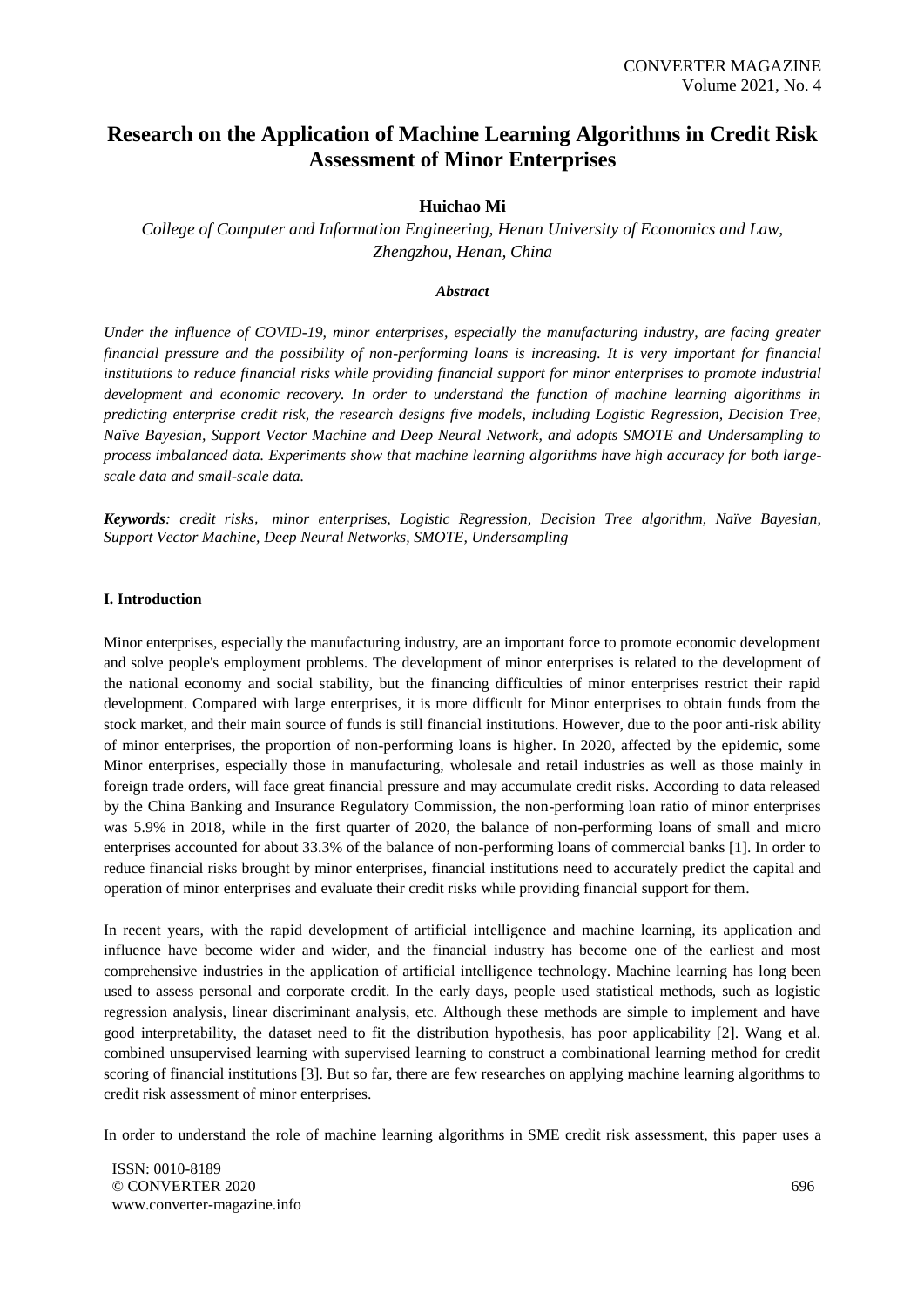variety of machine learning algorithms to analyze business data, including Logic Regression (LR), Decision Tree Algorithm (DT), Naïve Bayesian (NB), Support Vector Machine (SVM) and Deep Neural Network (DNN). The experiment compares the evaluation results and judges the prediction accuracy and differences of different machine learning algorithms in risk assessment applications, so as to provide auxiliary decisions for financial institutions to avoid non-performing loan risks.

## **II. Research Status of Machine Learning Algorithms in the Financial Field**

Artificial intelligence and big data are seen as the core of the Fourth Industrial Revolution. More and more credit decision-making processes are fully automated, improving overall decision-making efficiency. Jung used text mining and social network analysis technology to analyze the text data in the news from 2017 to 2019, and identified the current application mode of artificial intelligence in the financial field by mining the connection between keywords. Since financial products do not have obvious characteristics of profit and loss signs, He believes that financial institutions can apply clustering algorithms in scientific decision-making by matching various financial big data.

With the in-depth research on artificial intelligence technology, various artificial intelligence applications in the financial field are increasing. Naidu proposed a model based on Artificial Neural Network (ANN) and random forest, which innovated bankruptcy prediction in financial decision-making [6]. There are also researchers who use graph computing principles to reduce fraud detection in financial crimes [7]. Li divides the application of artificial intelligence and machine learning in the financial field into four areas: customer-oriented applications, management-level applications, market transactions and portfolio management, and regulatory compliance management [8].

The close integration of artificial intelligence and the financial field can improve the ability to prevent financial risks, guard the financial security system, and is changing people's production and lifestyles, providing more accurate and insightful data analysis for more effective risk management and investment portfolio to improve work efficiency and accuracy.

#### **III. Machine Learning Algorithm**

According to different learning methods, machine learning algorithms can be divided into supervised learning, unsupervised learning, semi-supervised learning and reinforcement learning. Among them, the difference between supervised learning algorithm, unsupervised learning algorithm and semi-supervised learning algorithm is whether the data used has been marked in advance.

## 3.1 Supervised Learning Algorithm

Training data set used by supervised learning algorithm must be all labeled in advance, and the machine learning algorithm uses the labeled data as experience to learn new knowledge. Common supervised learning algorithms include: k-Nearest Neighbor, Linear Regression, Logistic Regression, Support Vector Machine, Decision Tree and Random Forest, Naive Bayes, etc. Most algorithms can solve both classification problems and regression problems, such as support vector machines, decision trees, naive Bayes, etc., but logistic regression can only be used to solve classification problems, while linear regression is specifically used to solve regression problems.

For enterprise credit risk assessment, classification problems include predictions such as risk level, whether the enterprise will go bankrupt, etc. If you need to predict the risk score or bankruptcy probability, you need to use regression algorithms to solve it.

LR is an extended usage of Linear Regression. In short, LR is to add a logistic model on the basis of Linear Regression, so that the model used to predict continuous feature becomes a predictive discrete feature. LR does not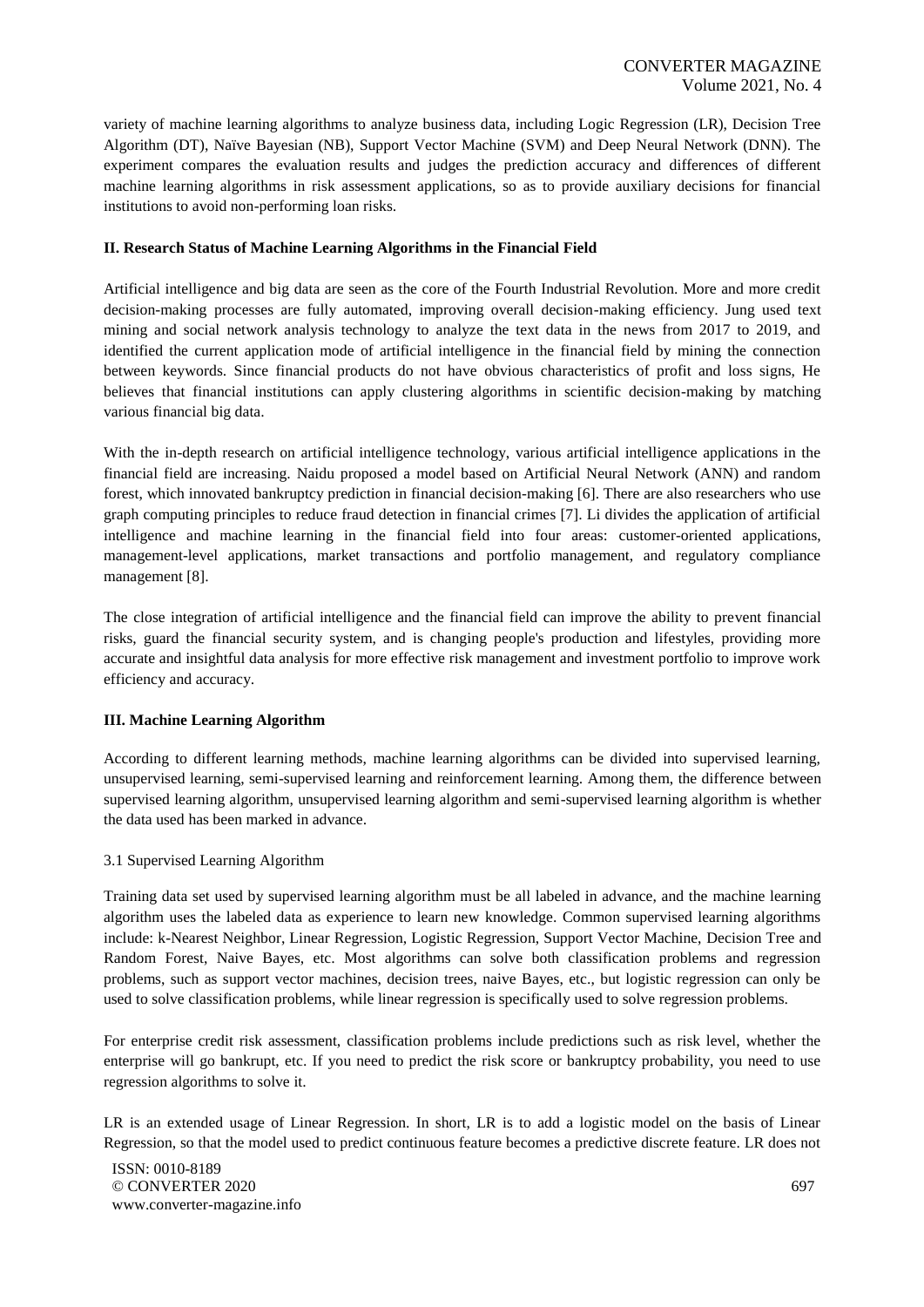directly model the target feature, but models the probability of the target attribute belonging to a certain category. For example, when conducting credit risk assessment, we can predict the probability of user default, which is recorded as  $P$ (default). If  $P$ (default)  $\geq 0.5$ , then it can be considered that the user will default. Otherwise, we can predict that the user will not default. Of course, if the institution wants to be more stringent in the assessment of default risk, the probability threshold can be lower. For example, if the default probability is less than 0.1, it is considered that there is risk of default. The formula of the LR model is as follows:

$$
L(\text{default}) = \begin{cases} 1 & P(\text{default}) > 0.5 \\ 0 & P(\text{default}) \le 0.5 \end{cases}
$$
 (1)

Different from other algorithms that require a large amount of training data to get a high-performance model, SVM are considered to be one of the most robust and accurate methods. Even with only a dozen data samples, SVM can get a highly accurate prediction model. At the same time, it is not sensitive to the dimension of the feature.

Although SVM can solve both classification problems and regression problems, it is mainly used in classification problems. Its essence is to place data in a high-dimensional space and find a separating hyperplane to separate two different categories as much as possible (positive Class and negative class), and make the distance of each class to the hyperplane as far as possible. The formula of separating hyperplane is as follows:

$$
W^T \cdot X + b = 0 \tag{2}
$$

where  $X$  is the feature vector,  $W$  is the normal vector of the SVM hyperplane, which determines the direction of the hyperplane, and  $b$  represents the offset, which determines the position of the hyperplane.

In order to improve the generalization performance of the model, SVM introduces slack variable, allowing some points to lie in the middle of the supporting hyperplane, and even be misclassified. For nonlinear separable data, SVM can use a kernel function to transform low-dimensional indivisible data into high-dimensional separable data. The formula of separating hyperplane is as follows:

$$
\min_{W,b} \frac{1}{2} ||W||^2 + C \sum_{i=1}^{n} \xi_i
$$
  
s.t.  $y_i(W^T \cdot X_i + b) \ge 1 - \xi_i, i = 1, 2, \dots, n$  (3)

where C is the penalty factor,  $\xi_i$  is the slack variable C is used to balance the accuracy and generalization of the model.

Decision tree (DT) is a tree structure classification model or regression model, which is composed of nodes and edges. DT divides the data set by continuously constructing dividing conditions until the stopping conditions are met. There are two types of nodes in DT: internal nodes and leaf nodes. Taking the classification model as an example, the internal nodes give the rules for dividing the data set, and the leaf nodes are the final classification results. DT can be regarded as a set of rules composed of "IF-THEN". The path from the root node to the leaf node constitutes the classification rules of the model. For any data, there is one and only one rule corresponding to it.

Naive Bayes is a classification algorithm based on Bayes theorem and feature independence hypothesis. It is one of the most common classification algorithms. Compared with DT, NB is based on probability and statistics theory, and the classification performance is more stable. It calculates the posterior probability of each category to achieve classification. The NB algorithm is a simplification of Bayesian method, which assumes that the features are independent each other and have the same impact on the target feature. The core of NB algorithm is the assumption of feature independence. Using this assumption, the conditional probability formula is as follows:

$$
P(X|y = C_k) = \prod_{i=1}^{m} P(x_i|y = C_k)
$$
\n<sup>(4)</sup>

ISSN: 0010-8189 © CONVERTER 2020 www.converter-magazine.info

698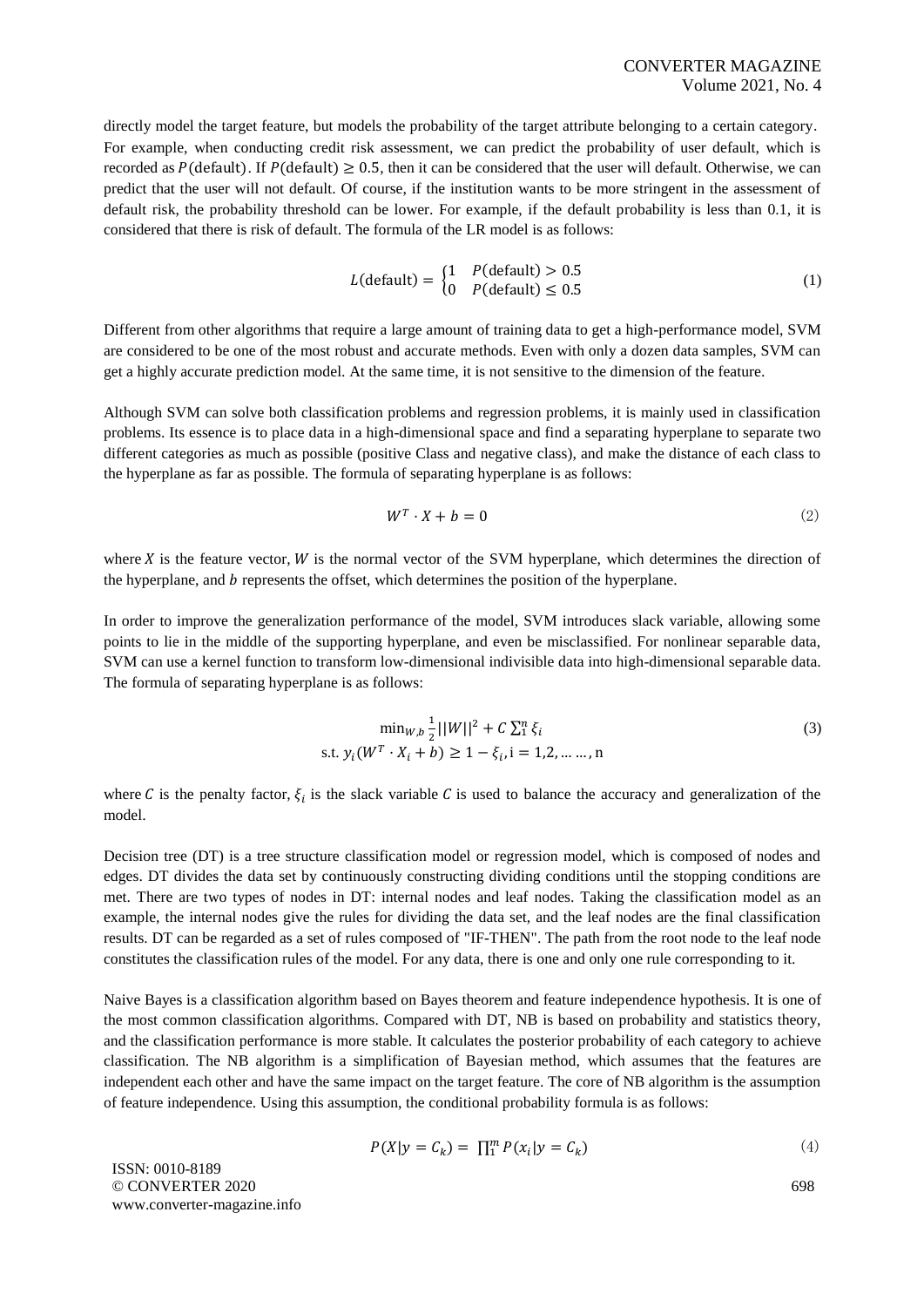Where *X* is feature set, composed of *m* features,  $X = \{x_1, x_2, ..., x_m\}$ , is the *k*th category. Using this formula, the NB model can be learned and constructed, and y with the largest posterior probability under X features is selected as the prediction category. Although the NB algorithm is simple, in actual situations, features often have a certain correlation, and the assumption of feature independence is difficult to meet.

## 3.2 Unsupervised machine learning

Unsupervised learning uses unlabeled data as training data, observes the internal relationships of the data, discovers the rules, divides the data set into different class, and completes the labeling of the data set. Clustering algorithm is a typical unsupervised learning algorithm.

The clustering algorithm adopts the idea of "things are clustered together", which divides data with higher similarity into the same class, which is called "cluster". The goal of clustering is to divide the data set into different clusters, so that the data similarity within the cluster is as high as possible, and the data similarity between the clusters is as low as possible.

Clustering algorithm divides dataset D into k different clusters  $\{C_1, C_2, \dots, C_k\}$ , the form of which is described as follows:

$$
\bigcup_{i=1}^{k} C_i = D, \text{ where } C_i \neq \emptyset \text{ and } C_i \in D
$$
  

$$
\forall C_i, C_j, C_i \cap C_j = \emptyset, \text{ where } i, j = 1, 2, \dots k \text{ and } C_i, C_j \in D
$$

The k-Means algorithm is the most famous clustering algorithm. By calculating the distance between the data point and the center of each cluster, the data points are classified to the nearest cluster, and then the center of the new cluster is recalculated. The algorithm continuously adjusts the cluster until the center of the cluster no longer changes.

#### 3.3 Semi-Supervised Learning

Semi-Supervised Learning is a type of algorithm between supervised learning and unsupervised learning. Different from the fully labeled data set used in supervised learning and the unlabeled data set used in unsupervised learning, the dataset used in semi-supervised learning consists of a small amount of labeled data and a large amount of unlabeled data. The main idea of the semi-supervised machine learning algorithm is to automatically label unknown data with the help of a small amount of labeled data, and continuously expand the labeled training set to obtain a high-performance prediction model. Since semi-supervised learning only requires a small amount of labeled data, it can avoid the problem that the label cost of supervised learning is too high. Meanwhile, it uses labeled data to guide the label of unknown data, which reduces the disadvantage of low performance of unsupervised learning model and has high accuracy.

Semi-supervised learning was proposed in 1992, Merz combined semi-supervised learning with Adaptive Resonance Theory (ART) to solve classification problems [9]. Semi-supervised learning relies on model assumptions. If the hypothetical relationship between labeled data and unlabeled data is met, the unlabeled data can promote the construction of the final prediction model, otherwise it will reduce the accuracy of the model.

## 3.4 Artificial Neural Networks

Artificial Neural Networks (ANN) is an important method in machine learning. The simplest ANN model is singlelayer perceptron that only contains an input layer and an output layer. When more processing layers are added

ISSN: 0010-8189 © CONVERTER 2020 www.converter-magazine.info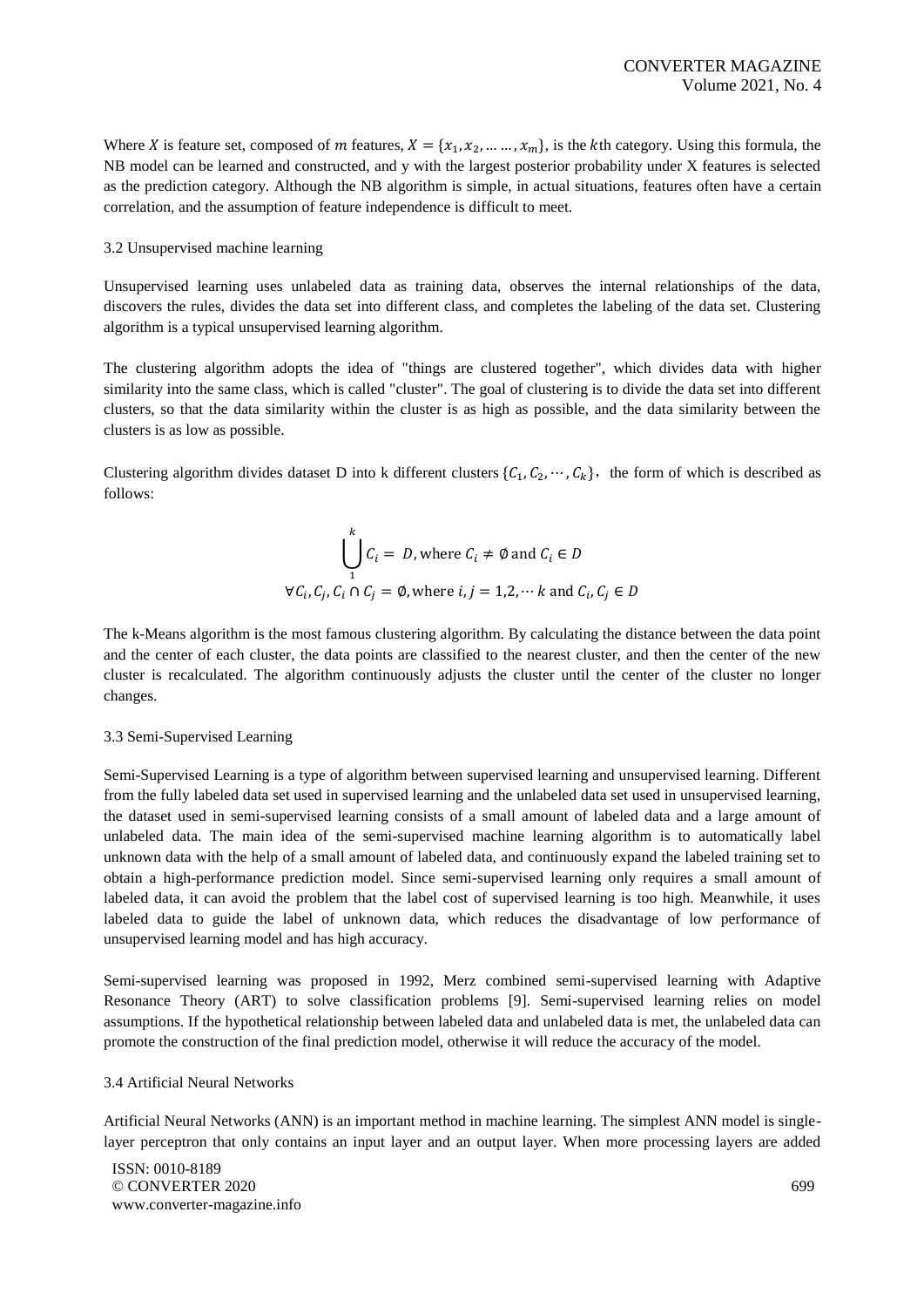between the input layer and the output layer, single-layer perceptron becomes multi-layer perceptron, and the processing layers are also called the hidden layer. Multi-layer perceptron containing multiple hidden layers are also called Deep Neural Networks (DNN), which are extended on the basis of single-layer perceptron. DNN consists of three parts: input layer, hidden layer, and output layer. The hidden layer can have multiple layers, and each layer of hidden layer can contain multiple neurons. The neurons are fully connected, that is, each neuron of the layer is connected to each neuron of the next layer. When the output layer has multiple neurons, DNN can solve the multiclassification problem. Hinton believes that neural networks with multiple hidden layers have excellent learning capabilities [10].

The input layer of DNN sends the preprocessed data to the hidden layer after linear calculation. Each hidden layer uses the activation function to process the data. In this process, DNN continuously adjusts the model parameters until the loss function value of the model meets the performance requirements.

#### **IV. Application of Machine Learning in Credit Risk Assessment**

#### 4.1 LR and credit risk assessment

Logistic regression is the most commonly used algorithm for classification problems, especially binary classification problems. In the financial field, logistic regression is mainly used in credit risk assessment, credit strategy research, venture capital analysis, bank credit decision-making, etc. Wang et al. used logistic regression to analyze the annual reports of 88 listed companies in 2004 and found that there was a correlation between the release of restatement announcements and management changes [11]. Schreiner et al. used a logistic regression model to build a scorecard and scored 39,956 samples of Bolivian microfinance creditors [12]. Fantazzini et al. compared the effects of the random survival forest model and the standard Logit model in the credit risk assessment of minor enterprises, and found that the simple Logit model had better performance in the out-ofsample prediction [13]. Hong et al. identified fraudulent behaviors in financial reports of listed companies by establishing backward step-by-step LR model [14].

#### 4.2 DT and credit risk assessment

Decision tree is widely used in economy, industrial automation, finance and other fields. In 1985, Makowski used decision tree algorithm in personal credit evaluation to divide users into different groups according to different values of feature vectors, so as to achieve classification [15]. Li et al. used classification trees to classify credit risks of loans and compared them with Linear Discrimination Analysis (LDA) algorithm. Experiments showed that classification trees had high accuracy [16]. With the help of blockchain, decision tree and other technologies, Zhao designed the credit evaluation process and established the personal credit evaluation technology. Experiments show that this technology can effectively improve the transparency of personal credit information in Internet finance, and provide a new solution for the intelligent transformation and upgrading of Internet finance [17]. Zheng et al. used decision tree, logistic regression and kNN algorithm to build credit risk assessment model of listed companies. Through comparison, they found that the decision tree-based evaluation model had a higher overall judgment accuracy [18]. Ma et al. collected 26 dimensions of data from 1292 P2P companies in China, combined risk warning and machine learning, and constructed a risk warning model for P2P lending platforms. The model consists of a DT model, a NB model, and a SVM model [19]. The research results show that: registered capital, changes in business scope, platform background and other indicators have a greater impact on the accuracy of P2P risk prediction, and the DT model is the best model for risk early warning.

## 4.3 Clustering algorithm and credit risk assessment

In view of the new characteristics of financial big data, clustering algorithms have seen many new applications in credit risk assessment. Qian et al. used fuzzy clustering algorithm to assess the money laundering risks in 22 financial institutions, and classified these institutions into three categories: high, medium, and low. They found that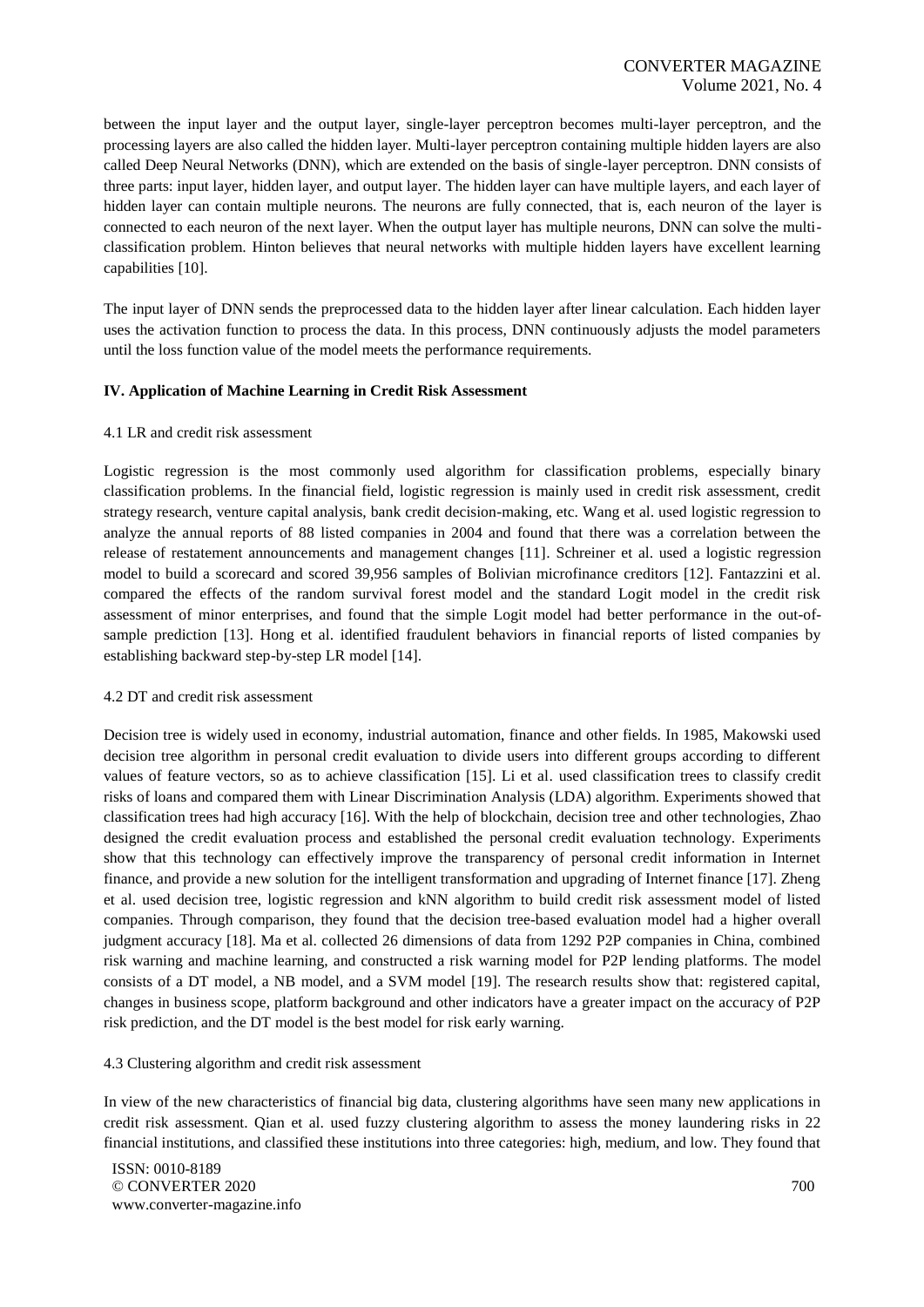the anti-money laundering work in the banking industry is better than that in the securities industry and the insurance industry, and finally gave suggested measures based on the clustering results [20]. Zhao et al. used a multi-layer core set aggregation algorithm for financial data, clustered the volatility curve of stocks, discovered the inherent characteristics of stock volatility, and divided the stock sectors [21]. Fan proposed an improved k-Means algorithm to Segmentate bank customers [22]. The algorithm used the effective index method to dynamically adjust the initial cluster k, and used the adaptive optimal density radius method to determine the center of the cluster, which reducing the parameter pair The impact of algorithms. Tang construct data modeling and portrait of customer behaviors on financial e-commerce platforms, then clustered customer portraits using k-Means algorithm, hierarchized customers, and finally formulated personalized marketing plans for all levels customers [23]. Zeng proposed an improved BIRCH algorithm based on k-Mediods. Based on nearly 2 million transaction records of a securities company in the past 10 years, he clustered 662 customers of a securities company, and identified six types of customers with interactive attributes such as risk, attention, value, and maturity. The refinement of customers helps financial companies establish a reliable risk management mechanism [24].

#### 4.4 Semi-supervised learning algorithm and credit risk assessment

With the development of Internet finance, the amount of data in the financial industry has increased exponentially, and the labor cost of labeling data is too high. However, the financial industry has high requirements for the accuracy of the model, and the accuracy of the model obtained by clustering using unlabeled data is difficult to meet the requirements. In addition, for issues in the financial field, the participation of senior financial analysts is often required to achieve relatively accurate data annotation and meet business requirements. This not only increases the cost of annotation, but also increases the time cost. Therefore, the use of semi-supervised learning algorithm can effectively reduce labor costs and obtain a highly reliable prediction model.

Considering the lack of data credit labels on online lending platforms and the difficulty in obtaining authoritative results, Ye proposed a semi-supervised learning algorithm based on BP neural network and collaborative training to establish a credit evaluation model for Internet financial online lending platforms. Experiments showed that semi-supervised learning method for risk assessment has higher performance than supervised learning model [25]. Aiming at the current risks in P2P lending, Zhou et al. proposed a speculative decision analysis (IDEA) based on a graph semi-supervised learning algorithm. The algorithm first constructs an investor-loan network graph, and then measures the bad debt risk of loans through investment behavior information. Finally, it uses the graph semisupervised learning algorithm to evaluate the risk of loan flow mark, generate the best loan candidate set, and help investors make decisions [26]. Zhang established an efficient P2P online lending platform risk assessment model (LapSVM-PT). First, he analyzed public opinion on the platform, obtained data distribution in different dimensions, and then established feature vectors. Finally, LapSVM is used to evaluate the risk of the platform to determine whether it has the risk of bankruptcy [27]. Wen combined Deep Belief Network (DBN) with the isolated forest algorithm, and proposed a semi-supervised algorithm based on DBN-iForest, which is used to construct a credit default recognition model. The algorithm takes advantage of the feature learning ability of DBN and iForest's ability to recognize abnormal behaviors, uses simulated annealing algorithm and particle swarm optimization algorithm to achieve the optimization of the main parameters of the algorithm. It can identify fraudulent transactions from high-dimensional unbalanced credit financial transaction data [28].

#### 4.5 ANN and semi-supervised learning

Due to the increasingly large and complex financial data, traditional machine learning algorithms are gradually unable to meet the needs, and neural networks have begun to be applied in the financial field. Bankruptcy prediction, debt risk assessment, and securities market applications are the three areas where neural networks are used more frequently. Compared with traditional statistical tools, ANN shows better generalization capabilities.

Tam used the BP network to predict the bankruptcy risk of the Texas bank in the United States. He increased the prior probability and misclassification cost during the training process, and compared it with DA, factor-logistic,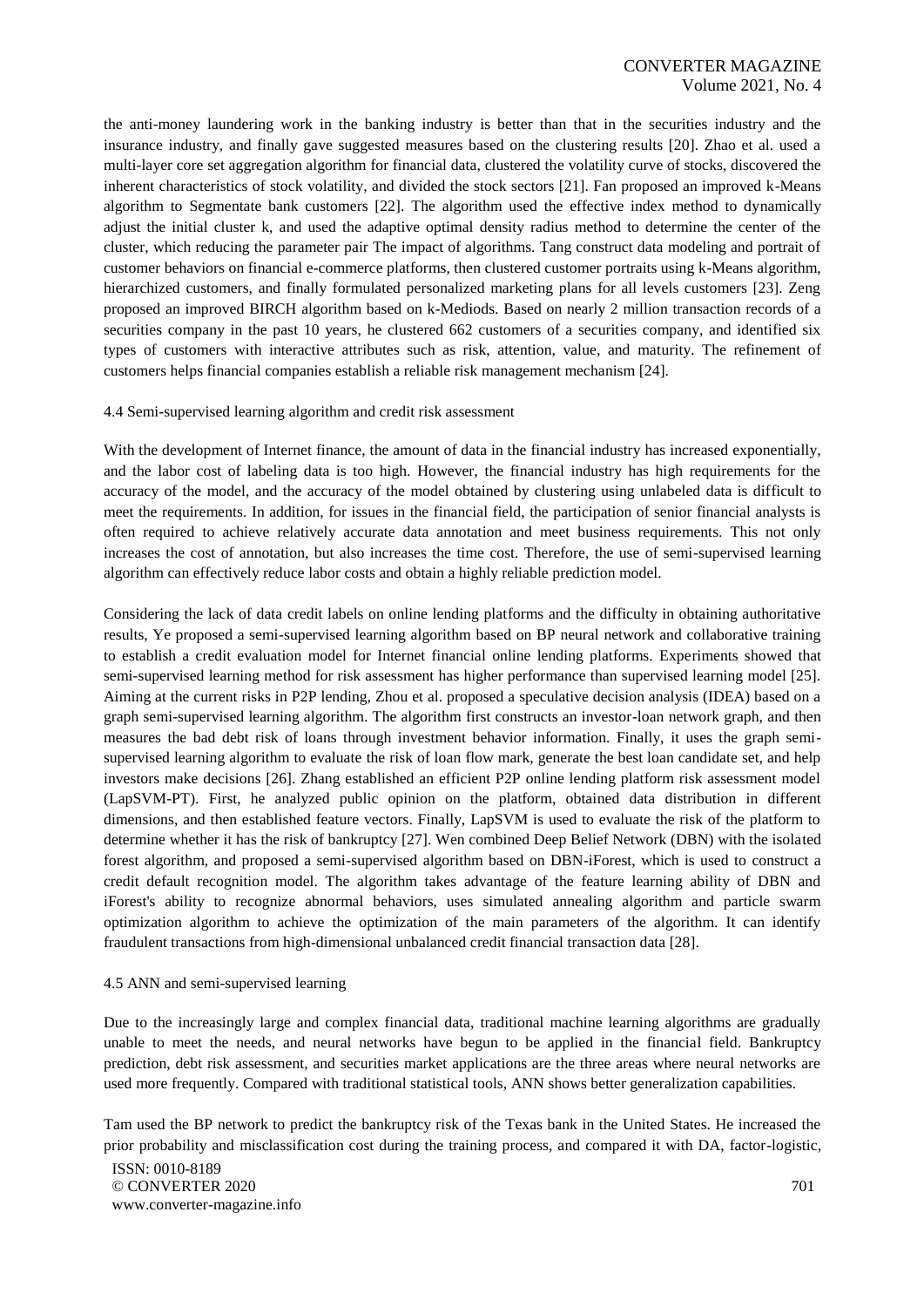kNN and ID3. Experiments show that BP network is better than other methods in predicting accuracy. Meanwhile, researchers believe that neural network can be extended to other financial applications, especially those involving credit score and loan evaluation classification [29]. Alici constructed a three-layer neural network model to predict the bankruptcy of British companies. The model contains 28 inputs, 7 neurons in the hidden layer and 2 neurons in the output layer [30]. Beytollahi et al. predicted the price of the credit default swap (CDS) contracts of 125 companies from 2008 to 2015, and compared the predictive capabilities of various neural network models. The results show that the average predictive capability of Neural Network AutoregRessive with eXogenous input (NNARX) is higher than other Algorithms [31]. Wang et al. proposed a method based on convolutional neural network for customer credit risk assessment. They improved CNN to automatically extract features. The results show that the prediction effect of the convolutional neural network model for credit risk is better than logistic regression and random forest [32]. Li et al. used multi-layer perceptron and radial basis functions to evaluate the credit of minor enterprises in the P2P online lending platform and multi-layer perceptron can better predict defaulting enterprises [33].

## **V. Experimental Process and Result Analysis**

## 5.1 Data preprocessing

This study uses public dataset downloaded from Kaggle. The Taiwan Economic Journal counts the business operations from 1999 to 2009, involving 346 manufacturing companies and 132 other types of companies. The dataset has 6819 records, including 96 characteristics such as ROA Operating Gross Margin, Realized Sales Gross Margin, operating profit rate, Continuous interest rate (after tax), Operating Expense Rate, Research and development expense rate, Cash flow rate, Bankruptcy. We need to establish a model to predict whether the enterprise is at risk of bankruptcy. There are only 220 records of bankrupt companies in the data set, accounting for 3.2%, and the distribution of the dataset is seriously unbalanced. In order to improve the accuracy of prediction, the dataset needs to be balanced. In this study, SMOTE and Undersampling were used to balance the dataset, and the efficiency of the algorithm was discussed in the case of different data volumes. The dataset obtained by the Undersampling method contains 500 pieces of data, and the dataset using the SMOTE method is 13,198 pieces.

The dataset includes 96 features. By analyzing the correlation with the target attributes and observing the distribution of the data, we finally selected 6 features to predict whether the company will go bankrupt, including ROA(C), Net Value Per Share (B), Debt ratio %, Total Asset Turnover, Cash/Total Assets, Equity to Liability. ROA and Total Asset Turnover reflect the operating efficiency of enterprise assets, which are important indicators to evaluate the asset management and profitability of an enterprise. Net Value Per Share and Debt ratio reflect the company's ability to repay debts. Cash/Total Assets is used to measure the liquidity of the company's assets, which can reflect the company's ability to pay current debts without relying on inventory sales and receivables. Equity to Liability calculates the proportion of corporate debt capital in total capital, which can reflect the degree to which debt capital is protected. This study will use these six characteristics to predict whether a company is at risk of bankruptcy.

## 5.2 Experimental process design

In order to study the prediction effects of machine learning algorithms in different scale datasets, this experiment uses two methods to process imbalanced data. After processing, two datasets of different scales are obtained, with 500 records and 13198 records respectively. 80% of the dataset is used as the training set and 20% is used as the test set. The same training set is used to construct LR, DT, NB, SVM and DNN prediction models to predict whether the company will go bankrupt; then use the same test set to test the effect of the model. Finally, the evaluation indicators of various models are calculated and compared, including F1-Score, Precision and Recall.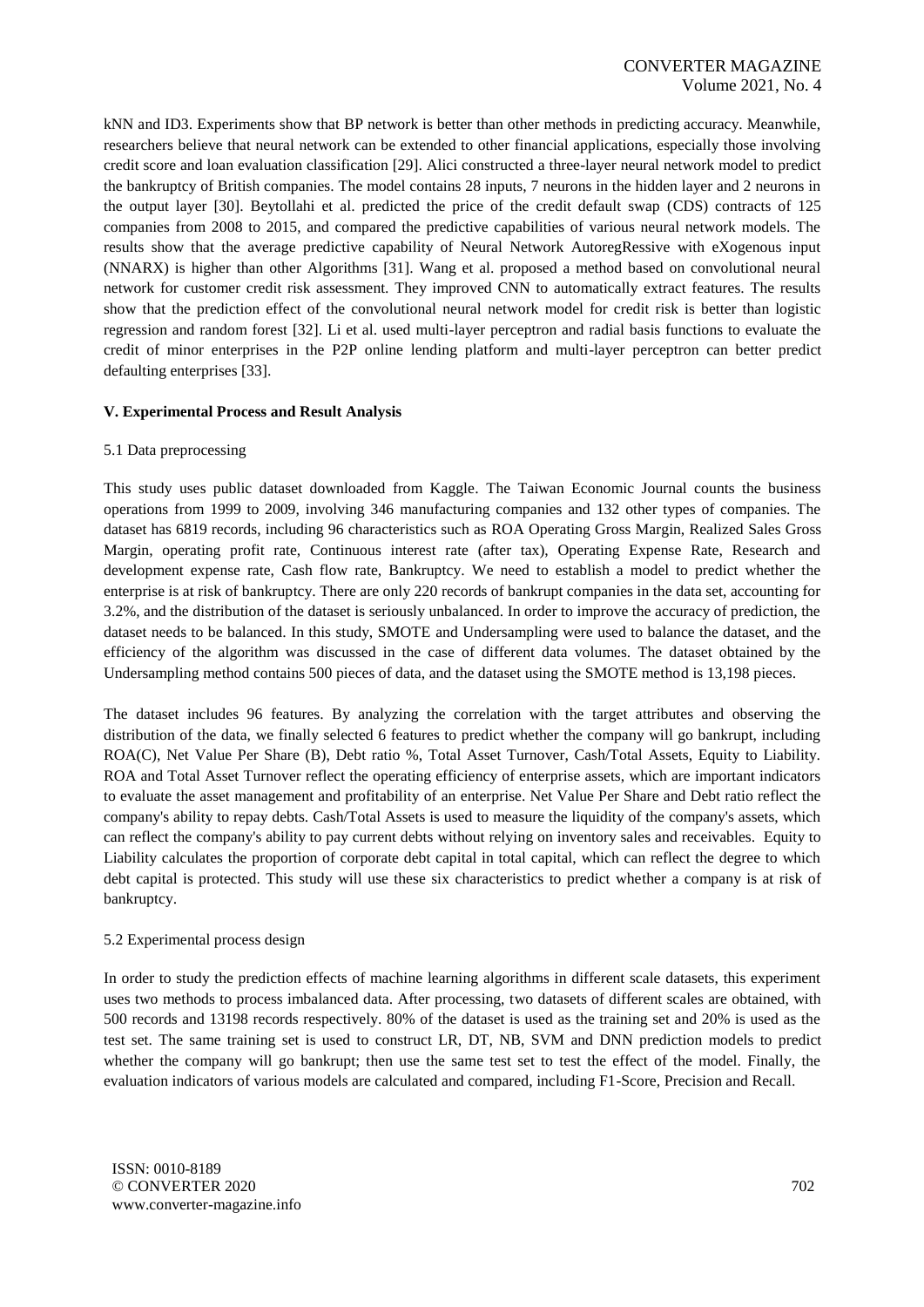

*Fig 1: Comparison of the implementation process of machine learning prediction models*

## 5.3 Discussion

This study uses Precision, Recall and F1-Score as evaluation indicators, uses two different sampling methods to process unbalanced data, and uses five different machine learning algorithms to build a predictive model. Finally, the model evaluation results are compared and analyzed.

The model evaluation results of the five models are shown in Table 1.

| Model Name | Model Evaluation Value | The method of sampling |               |  |
|------------|------------------------|------------------------|---------------|--|
|            |                        | <b>SMOTE</b>           | Undersampling |  |
| LR         | Precision              | 0.8588                 | 0.881         |  |
|            | Recall                 | 0.9033                 | 0.8611        |  |
|            | F1-Score               | 0.8805                 | 0.8709        |  |
| DT         | Precision              | 0.8084                 | 0.7906        |  |
|            | Recall                 | 0.9386                 | 0.7923        |  |
|            | F1-Score               | 0.8687                 | 0.7914        |  |
| NB         | Precision              | 0.8654                 | 0.8845        |  |
|            | Recall                 | 0.8265                 | 0.9054        |  |
|            | F1-Score               | 0.8455                 | 0.8948        |  |
| <b>SVM</b> | Precision              | 0.86                   | 0.9138        |  |
|            | Recall                 | 0.9185                 | 0.9101        |  |
|            | F1-Score               | 0.8883                 | 0.9119        |  |
| <b>DNN</b> | Precision              | 0.8736                 | 0.9022        |  |
|            | Recall                 | 0.915                  | 0.9048        |  |
|            | F1-Score               | 0.8938                 | 0.9034        |  |

|  |  |  | Table1 Model evaluation results of 5 models |  |  |  |
|--|--|--|---------------------------------------------|--|--|--|
|--|--|--|---------------------------------------------|--|--|--|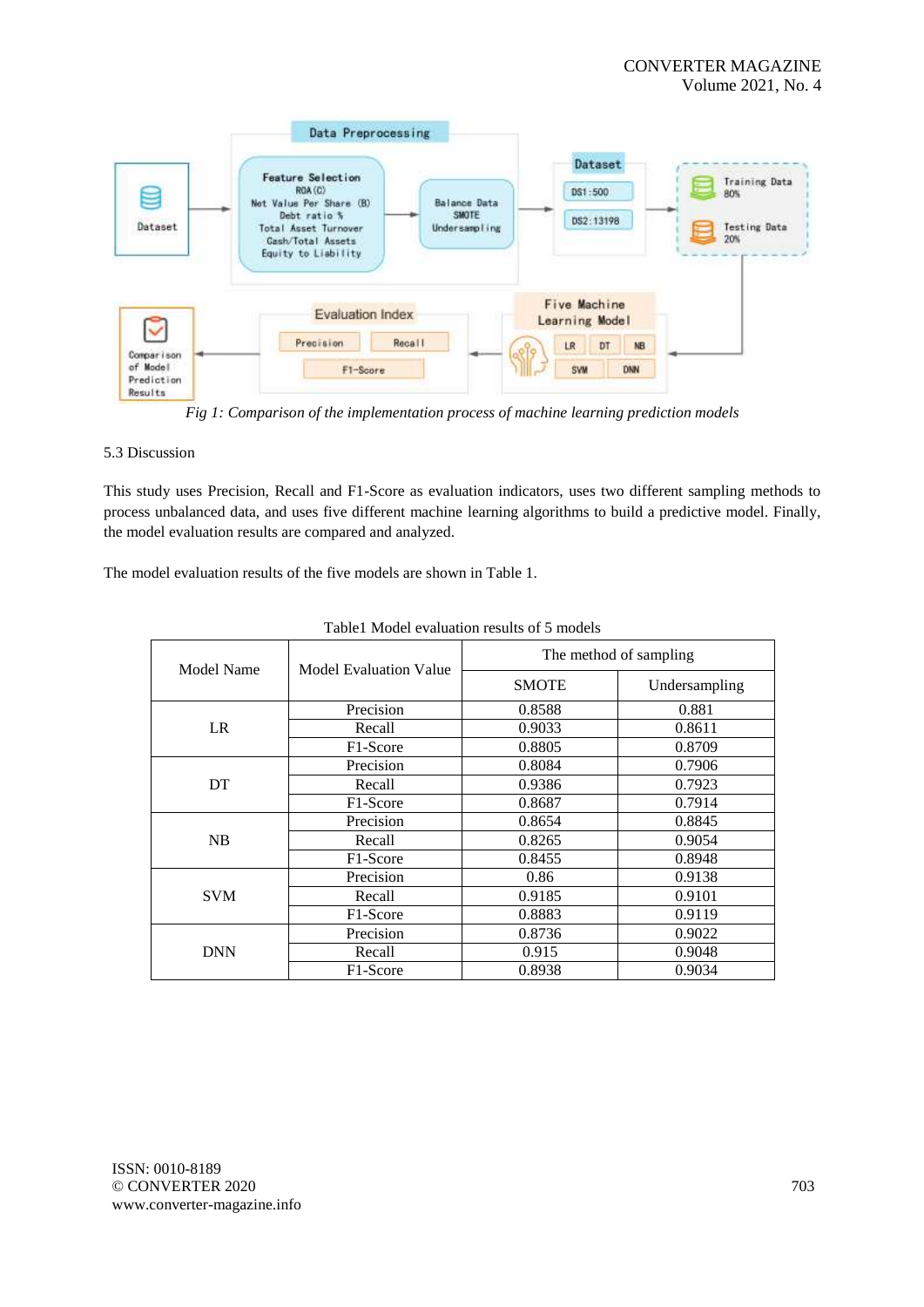## CONVERTER MAGAZINE Volume 2021, No. 4



*Fig 2: Comparison of evaluation results of five models*



*(a) Precision (b) Recall (c) F1-Score Fig 3: Comparison of evaluation results of different sampling methods*

Table 1 shows the performance indicators of the five models in different datasets, and Fig 2 shows the comparison of the indicators of these models in the dataset obtained by using the same sampling. When Undersampling is used to process imbalanced data, the data volume of the dataset is small, and all evaluation indicators of SVM model are higher than those of the other four models. Precision, Recall and F1-score of SVM model are 0.9138, 0.9101 and 0.9119, respectively, indicating that SVM has the best performance in small-scale data sets. On the contrary, the performance of DT model is the worst, about 10% lower than other models. When SMOTE is used to process unbalanced data, the size of dataset increases, and the performance of both DT model and LR model increases. Among them, DT model has the highest Recall value, reaching 0.9386, which is better than the other four models.

Fig 3 shows the comparison of different sampling methods for the same model. Except DT model, the Precision of all the other models in SMOTE sampled dataset is lower than that of the Undersampling sampled data set. The performance of DT model in SMOTE data set has been greatly improved, but the Precision of DT model is still lower than that of the other four models. Except for NB model, the other four models have better Recall on the SMOTE sampled dataset, and DT model has more obvious increase. For F1-Score, the changes in NB model and DT model are more obvious. The F1-Score of DT model on the SMOTE sampled dataset is much higher than that of the Undersampling sampled dataset, while NB model performs better on Undersampling dataset. The performance of DNN model on two datasets is not very different, and the performance is good. No matter what kind of dataset, the prediction performance of the five models is good, their accuracies are more than 80%, and the accuracy of the DNN model is close to 90%.

The results show that the distribution of business data of minor enterprises is not uniform, and it needs to be balanced first, while the traditional machine learning method is easily affected by the sampling method. Compared with logistic regression, decision tree, Naive Bayes and SVM, DNN, an artificial neural network with multiple hidden layers, has excellent feature learning ability, which is beneficial to predict classification. Considering various evaluation indexes of models, the research believes that machine learning algorithm is helpful for the credit risk assessment of minor enterprises, but traditional machine learning algorithm is greatly affected by dataset, while DNN performance is relatively stable.

ISSN: 0010-8189 © CONVERTER 2020 www.converter-magazine.info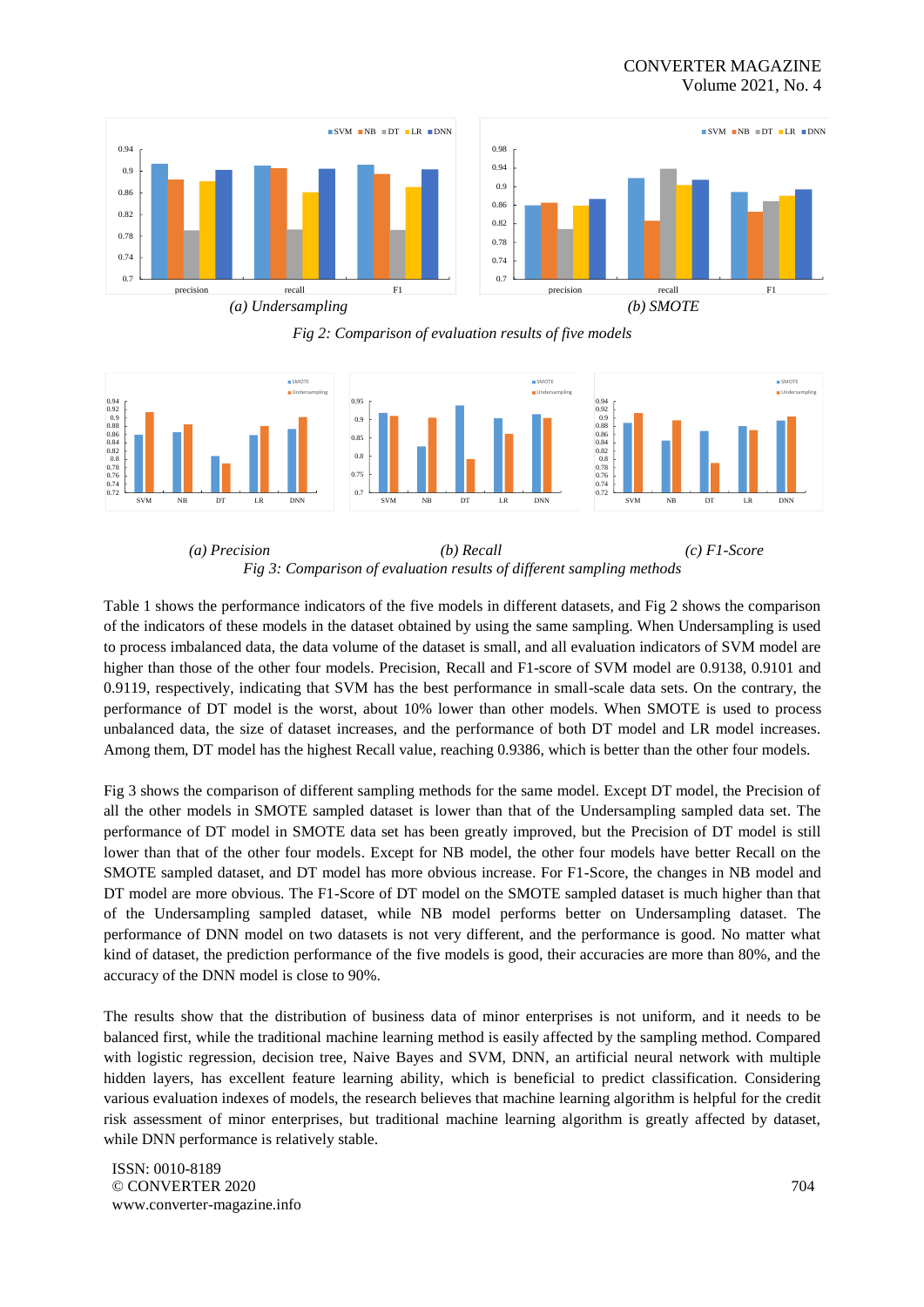## **VI. Conclusion**

Aiming at the credit risk problems of minor enterprises, especially the manufacturing industry, this study used the operating data of about 500 companies in Taiwan region in 10 years, and selected the six most relevant features to predict the bankruptcy risk of enterprises. Experimental results show that the five machine learning algorithms can effectively predict the bankruptcy risk, and the DNN model has the most stable performance in different datasets. In the future research, we will continue to carry out the research on the credit risk level of minor enterprises. and study how to provide more detailed analysis for financial institutions to help them accurately identify highpotential enterprises and high-risk enterprises.

## **References**

- [1] Y. Y. Wu, "Risk aggregation and countermeasures of China's banking industry in the post-epidemic era", The Chinese Banker, 69-71, 2020(09).
- [2] Gang. W, Ma. J, "A hybrid ensemble approach for enterprise credit risk assessment based on Support Vector Machine", Expert Systems with Application,39(5), p.5325-5331, 2012.
- [3] Wang B, Ning L, Kong Y, "Integration of Unsupervised and Supervised Machine Learning Algorithms for Credit Risk Assessment", Expert Systems with Applications, 128(AUG). 301-315, 2019.
- [4] GO E J, MOON J, KIM J, "Analysis of the Current and Future of the Artificial Intelligence in Financial Industry with Big Data Techniques", GLOBAL BUSINESS FINANCE REVIEW, 25(1): 102-117, 2020.
- [5] Da 'an He, "Financial Big Data and Big Data Finance", Academic Monthly, 51(12). 33-41, 2019.
- [6] Naidu. G. P, Govinda K, "Bankruptcy prediction using neural networks", 2018 2nd International Conference on Inventive Systems and Control (ICISC), 2018.
- [7] Kurshan E, Shen H, Yu H, "Financial Crime & Fraud Detection Using Graph Computing: Application Considerations & Outlook", 2020 Second International Conference on Transdisciplinary AI (TransAI), 2020.
- [8] LI. C, "The Application of Artificial Intelligence and Machine Learning in Financial Stability: 2020 International Conference on Machine Learning and Big Data Analytics for IoT Security and Privacy", SPIoT-2020. Advances in Intelligent Systems and Computing (AISC 1282), 2021.
- [9] Merz. C. J, Clair D, Bond W E, "SeMi-supervised adaptive resonance theory (SMART2)", International Joint Conference on Neural Networks. IEEE, 1992.
- [10] Hinton G E, Salakhutdinov, et al, "Reducing the Dimensionality of Data with Neural Networks", Science, 2006.
- [11] Zexia Wang, Mingming Li, Bing Xie, "Research on the effectiveness of financial statement restatement announcement and corporate governance", Finance and Accounting Monthly, 2009(24):15-18.
- [12] Schreiner, Mark, "A Scoring Model of the Risk of Costly Arrears at a Microfinance Lender in Bolivia", Journal of Microfinance. 6, 2001.
- [13] Dean. Fantazzini, Silvia. Figini, "Random Survival Forests Models for SME Credit Risk Measurement", Methodology & Computing in Applied Probability, 2009.
- [14] W. Z. Hong, X. X. Wang, H. Q. Feng, "Research on Identification of Fraud in Financial Reporting of Listed Companies Based on Logistic Regression Model", Chinese Journal of Management Science, 22(S1). 351-356, 2014.
- [15] Makowski. P. (1985), "Credit scoring branches out", Credit World. 75. 30-37.
- [16] Y. S. Li, W. Zhang, "How to apply classification tree to five loan classification in Commercial Banks of China", Journal of Systems Engineering, 16(4). 282-288,2001.
- [17] Y. Zhao, "Research on personal credit evaluation of internet finance based on blockchain and decision tree algorithm", J Wireless Com Network. 213, 2020.
- [18] Y. F. Zheng, J. Xu, "Empirical Research on the Credit Risk Model of Listed Companies Based on Decision Tree", Communication of Finance and Accounting. 145-147, 2012(05).